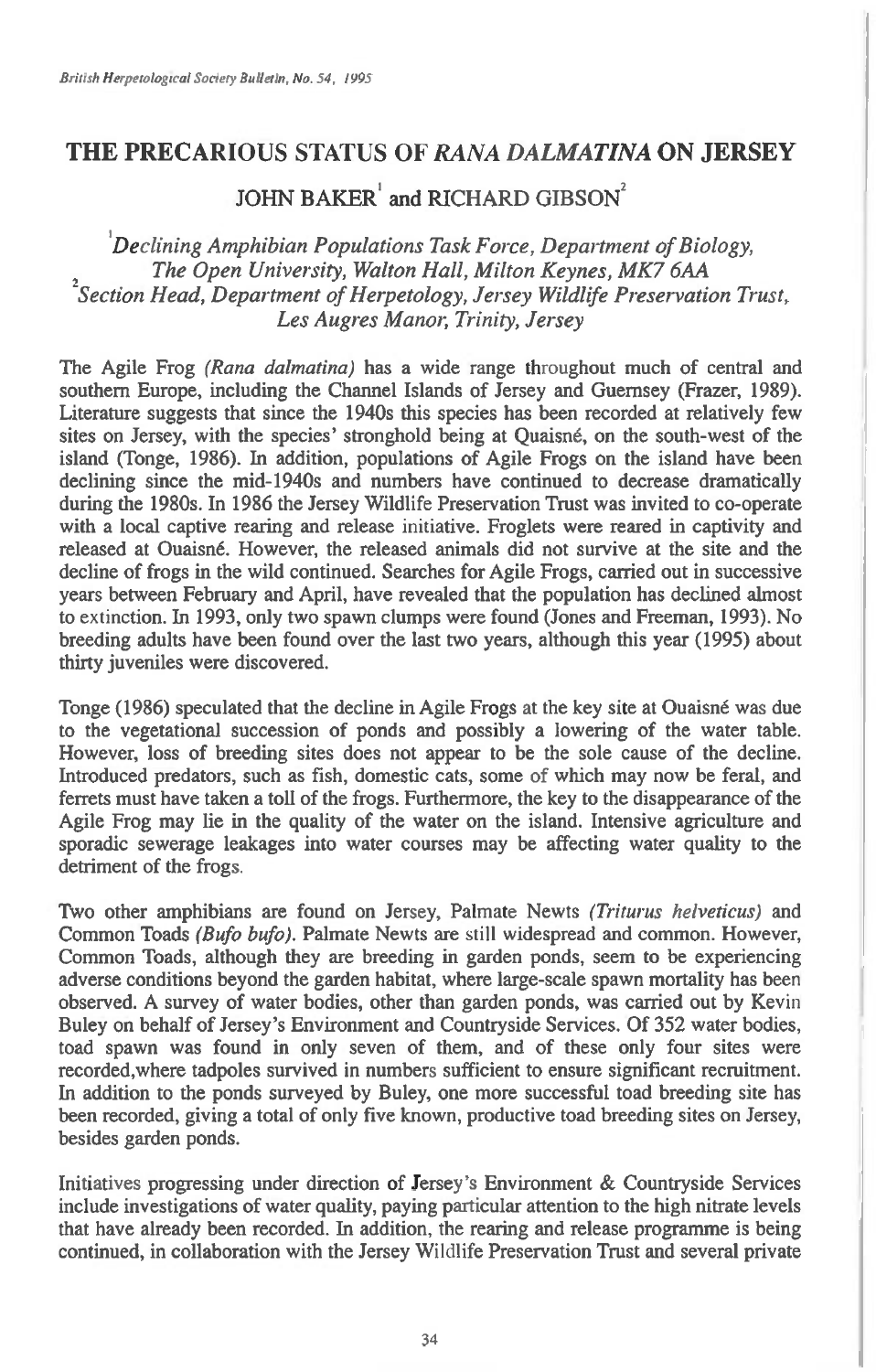individuals on the island. Enclosures in private gardens and at the Jersey Wildlife Preservation Trust are being used to maintain breeding populations of Agile Frogs and also to rear juveniles. Some seventy adult frogs form the captive breeding population, and this year approximately 300 newly metamorphosed froglets are being reared. A major factor contributing to the success of the rearing enclosures, compared with the fate of the frogs in the wider countryside, seems to be water quality. The breeding enclosures incorporate ponds that are constructed with impermeable liners or moulds, and are filled by rainwater rather than being exposed to inputs from watercourses.



**Plate 1.** *Rana dalmatina,* adult

Last year (1994), tadpoles were released into a natural pond, located to the north of the island. This location, where there are three ponds in close proximity, is a particularly important amphibian site on Jersey. It is probably the only natural site left with the potential to act as a successful recipient for released frogs, and it is also the breeding stronghold of the Common Toads. Fortunately, the tadpoles of the two species do not appear to complete directly, occupying different habitats within the pond. The released Agile Frog tadpoles have survived to metamorphosis at this location and small, but rapidly growing frogs were observed in the area during the later part of the summer. Further releases of tadpoles are planned for 1996 and it is hoped that Agile Frogs will become established at this site. Future plans to construct artificial breeding ponds in suitable habitats are being discussed and an investigation into the genetic differences between the Jersey and mainland Europe populations of Agile Frogs is also planned.

## **ACKNOWLEDGEMENTS**

We would like to thank Richard Griffiths and Jeremy Partridge (Jersey's Environment & Countryside Services) for their help in writing this note.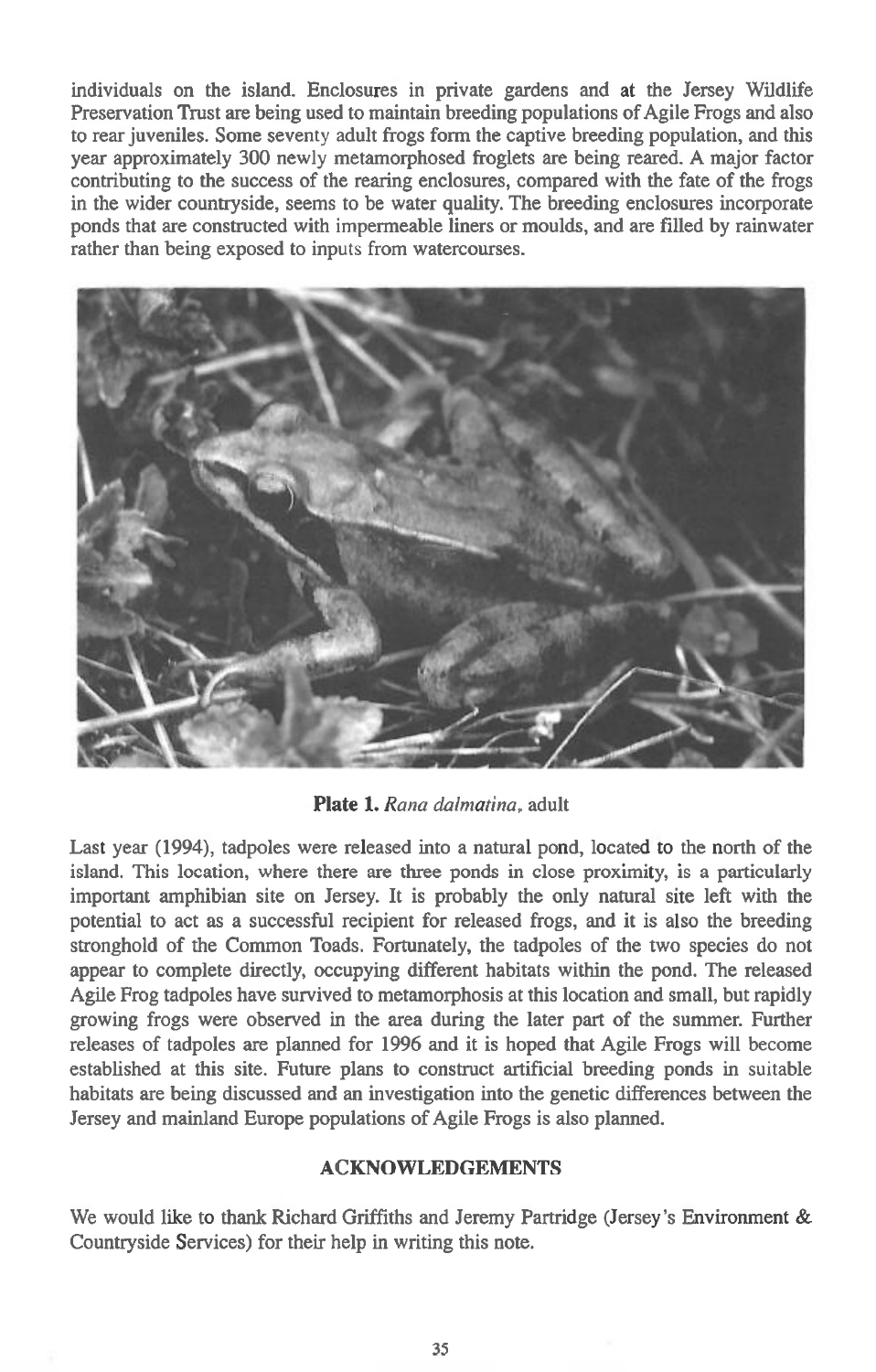## REFERENCES

Frazer, D. (1989). *Reptiles and Amphibians in Britain.* 2nd ed. Collins, London.

- Jones, S. and Freeman, M. (1993) *Rana dalmatina;* results of Jersey survey Spring 1993. Unpublished report to Conservation Section, States Planning Department.
- Tonge, S. (1986) The herpetofauna of Jersey. *British Herpetological Society Bulletin 17,*  18-21.